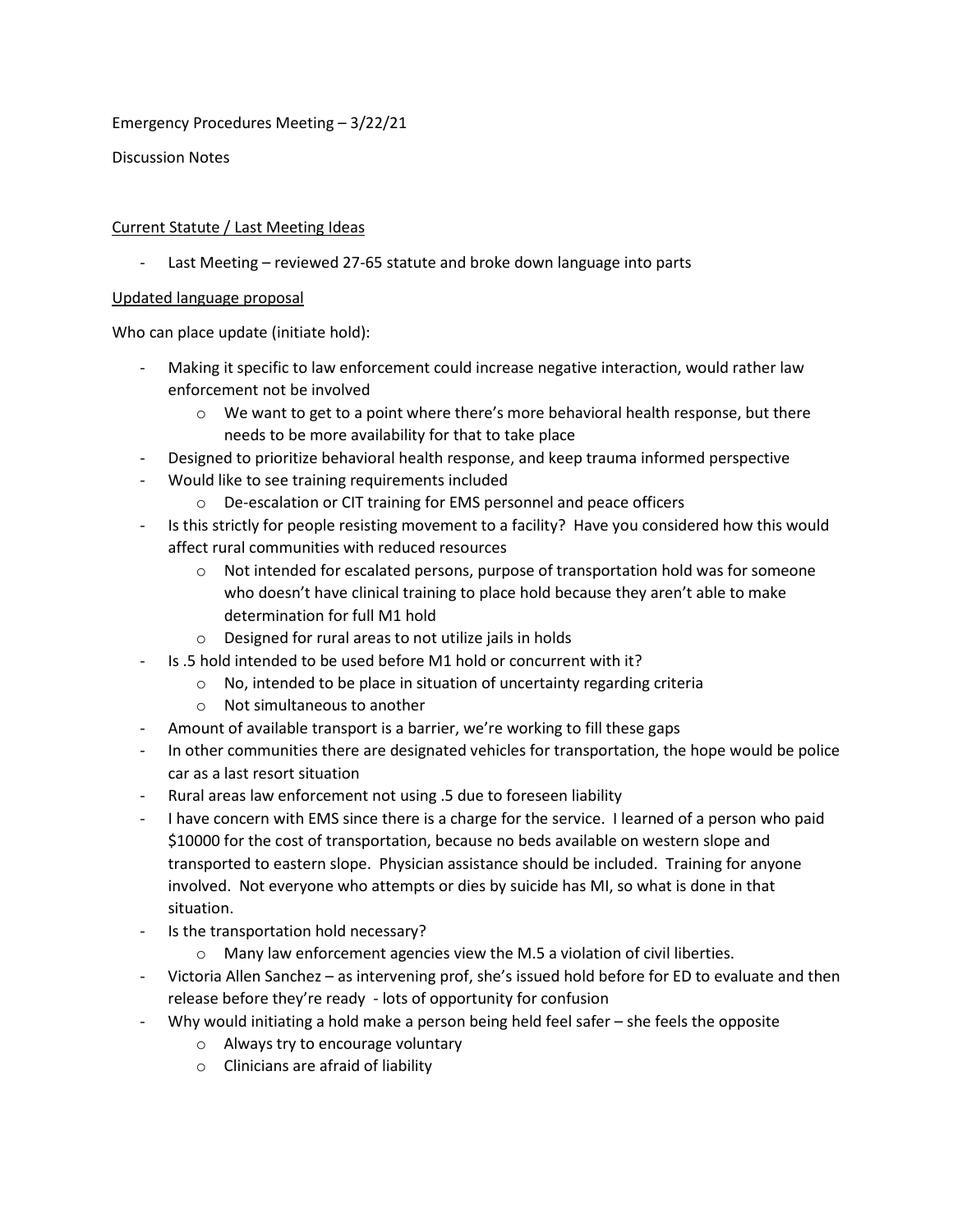- Providers should be learning how to support people in crisis rather than how to protect themselves

## Criteria:

- Goal transportation is the last resort. Meeting people where they're at is the priority. Moving someone out of their community is not the goal.
- Ty we should separate substance use and mental health, persons with mental health can get stuck in longer holds that are meant for detox period
- There should be a way for person possibly being held to dispute the hold
	- $\circ$  All his holds experienced, could've been mitigated by being connected to help that knew him and understood his situation to help de escalate situation
- Son's experience was initiated into hold, there should be a way for a person who is being held to dispute, there was no communication with parents
- This leads to future distrust with system/ not sharing their feelings after previous holds experienced
- The transport hold sets the stage to criminalize people in crisis
- Recommendations:
	- $\circ$  Being allowed to transport themselves/ parents allowed to transport children
	- o Peer service transport
	- o Specific to law enforcement and EMS
- San Luis valley peer transport pilot
	- o Peers and case managers
	- $\circ$  No incidents after covid funding was pulled
- Gunnison Valley Health is developing a transport process staffed by Peer Support
	- o the expense is paid by the hospital. Some offset by our Foundation. But cheaper than paying another transport agency and or keeping these patients at the hospital until transport can be arranged
- There is no system for transport home after discharge
- An accountability measure that reviews hold necessity and provides actual feedback to providers/ coupled with training and support for clinicians from peers would be a potential game changer
- Maybe we scrap the .5 and develop stricter requirements and more clearly defined usage of the m1 hold
- Client should be provided a peer advocate
- Behavioral Health Center have seen 0 transportation holds
	- o How can we use metro resources to support rural communities
		- **Telehealth**
	- o How can we integrate peers into our systems of care
	- o BH teams should be integrated in all police
- We need to beef up mobile response times and availability would entirely reduce need for transport hold
	- o We should look at alternatives also
- There needs to be specifics for Minors. Parents should have the right to transport their own child if necessary